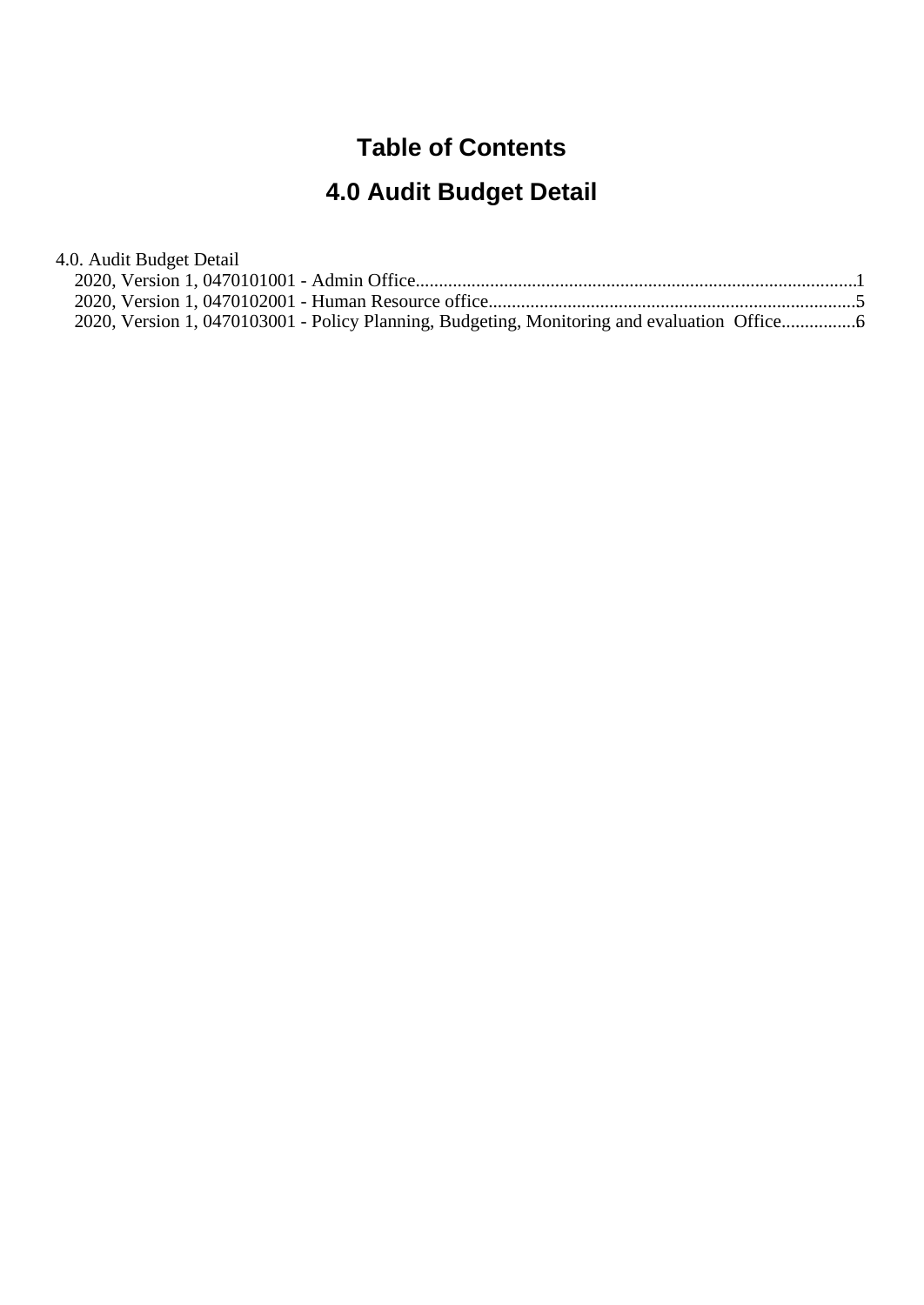<span id="page-1-0"></span>

| 0470101001 - Admin Office                             | 3,111,382 |
|-------------------------------------------------------|-----------|
| 11001 - Central GoG & CF                              | 3,111,382 |
| 400101 - Deepen democratic governance                 | 2,062,646 |
| 04701 - Management and Administration                 | 1,163,896 |
| 04701001 - General Administration and Finance         | 1,041,546 |
| <b>Unspecified Project</b>                            | 1,041,546 |
| 047001 - Executive and Legislative coordination       | 1,041,546 |
| 22101 - Materials and Office Consumables              | 130,506   |
| 2210101 - Printed Material and Stationery             | 75,000    |
| 2210103 - Refreshment Items                           | 55,506    |
| 22102 - Utilities                                     | 98,200    |
| 2210201 - Electricity charges                         | 10,000    |
| 2210202 - Water                                       | 5,000     |
| 2210203 - Telecommunications                          | 80,000    |
| 2210204 - Postal Charges                              | 200       |
| 2210207 - Fire Fighting Accessories                   | 3,000     |
| 22103 - General Cleaning                              | 5,000     |
| 2210301 - Cleaning Materials                          | 5,000     |
| 22105 - Travel and Transport                          | 422,000   |
| 2210502 - Maintenance and Repairs - Official Vehicles | 17,000    |
| 2210505 - Running Cost - Official Vehicles            | 240,000   |
| 2210510 - Other Night allowances                      | 40,000    |
| 2210511 - Local travel cost                           | 25,000    |
| 2210514 - Foreign Travel- Per Diem                    | 50,000    |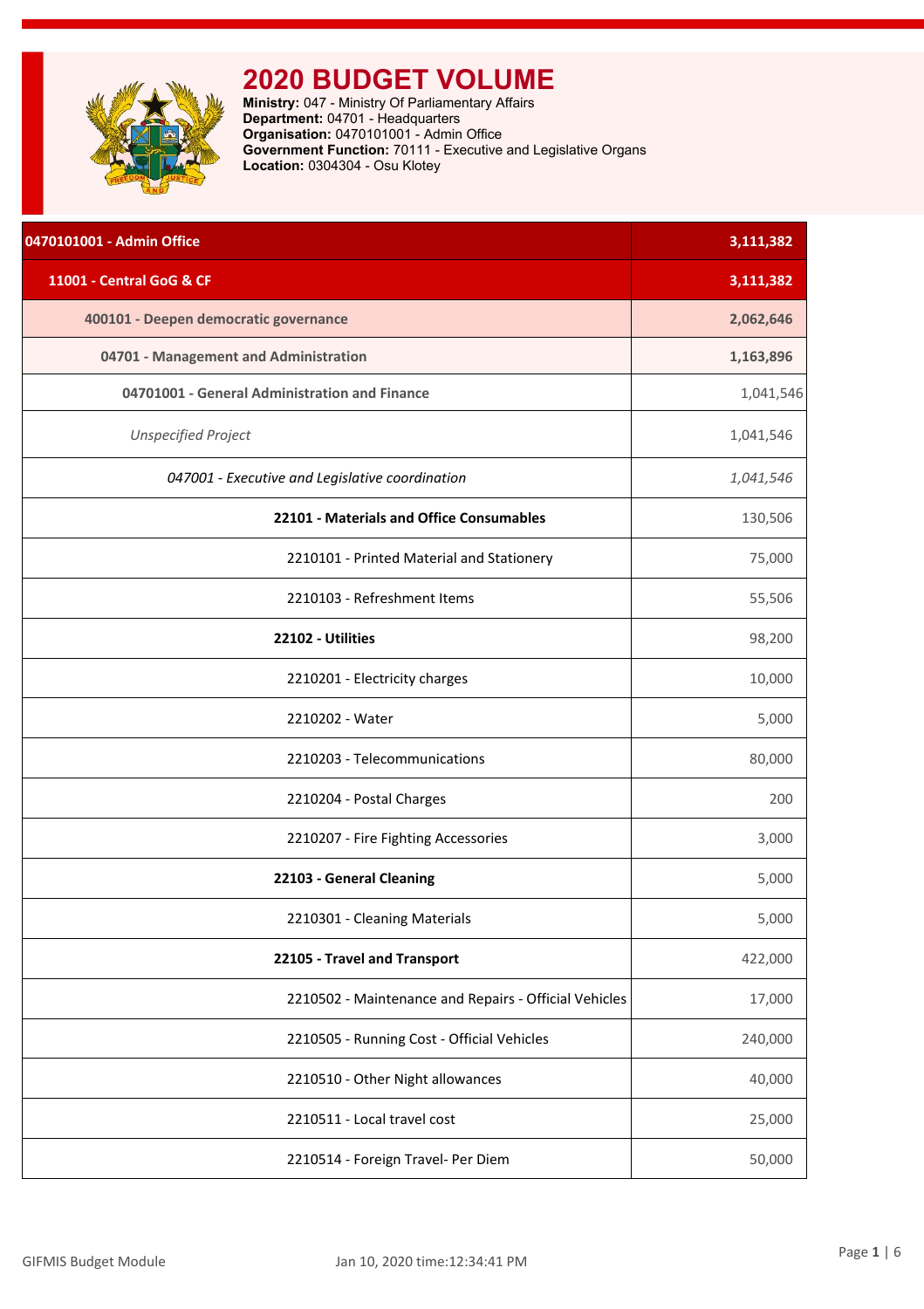

| 2210515 - Foreign Travel Cost and Expenses                        | 50,000  |
|-------------------------------------------------------------------|---------|
| 22106 - Repairs and Maintenance                                   | 125,000 |
| 2210602 - Repairs of Residential Buildings                        | 50,000  |
| 2210603 - Repairs of Office Buildings                             | 50,000  |
| 2210606 - Maintenance of General Equipment                        | 25,000  |
| 22107 - Training, Seminar and Conference Cost                     | 186,840 |
| 2210708 - Refreshments                                            | 12,640  |
| 2210709 - Seminars/Conferences/Workshops - Dome                   | 174,200 |
| 22109 - Special Services                                          | 2,000   |
| 2210909 - Operational Enhancement Expenses                        | 2,000   |
| 22113 - Insurance Premium                                         | 72,000  |
| 2211304 - Insurance of Vehicles                                   | 72,000  |
| 04701004 - Statistics, Research, Information and Public Relations | 122,350 |
| <b>Unspecified Project</b>                                        | 122,350 |
| 047001 - Executive and Legislative coordination                   | 122,350 |
| 22105 - Travel and Transport                                      | 62,500  |
| 2210511 - Local travel cost                                       | 62,500  |
| 22107 - Training, Seminar and Conference Cost                     | 59,850  |
| 2210704 - Hire of Venue                                           | 15,000  |
| 2210708 - Refreshments                                            | 13,250  |
| 2210709 - Seminars/Conferences/Workshops - Dome                   | 31,600  |
| 04702 - Executive and Legislative Coordination and Dialogue       | 898,750 |
| 04702000 - Executive and Legislative Coordination and Dialogue    | 898,750 |
| <b>Unspecified Project</b>                                        | 898,750 |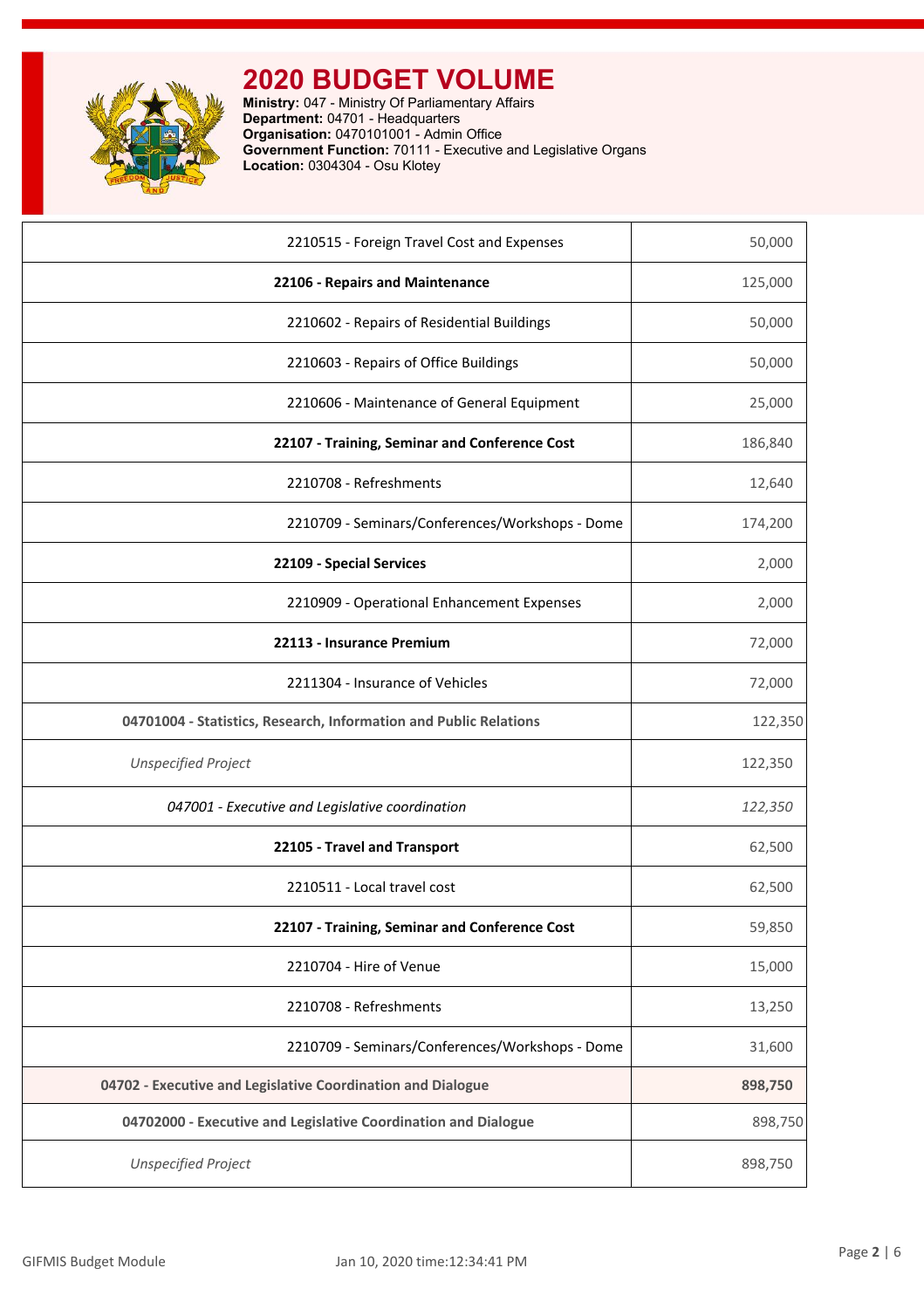

| 047001 - Executive and Legislative coordination | 898,750   |
|-------------------------------------------------|-----------|
| 22107 - Training, Seminar and Conference Cost   | 898,750   |
| 2210704 - Hire of Venue                         | 45,250    |
| 2210705 - Hotel Accommodation                   | 160,000   |
| 2210708 - Refreshments                          | 110,500   |
| 2210709 - Seminars/Conferences/Workshops - Dome | 583,000   |
| <b>Unspecified Policy</b>                       | 1,048,736 |
| 04701 - Management and Administration           | 1,048,736 |
| 04701001 - General Administration and Finance   | 1,048,736 |
| <b>Unspecified Project</b>                      | 1,048,736 |
| <b>Unspecified Operations</b>                   | 1,048,736 |
| 2111001 - Established Post                      | 335,929   |
| 21111 - Non Established Post                    | 334,614   |
| 2111104 - Recruitment                           | 334,614   |
| 21112 - Other Allowances                        | 310,193   |
| 2111203 - Car Maintenance Allowance             | 17,640    |
| 2111208 - Funeral Grants                        | 50,000    |
| 2111213 - Watchman Allowance                    | 32,088    |
| 2111227 - Clothing Allowance                    | 22,294    |
| 2111233 - Entertainment Allowance               | 22,294    |
| 2111236 - Housing Subsidy/Allowance             | 46,130    |
| 2111238 - Overtime Allowance                    | 50,000    |
| 2111245 - Domestic Servants Allowance           | 44,043    |
| 2111247 - Utility Allowance                     | 25,704    |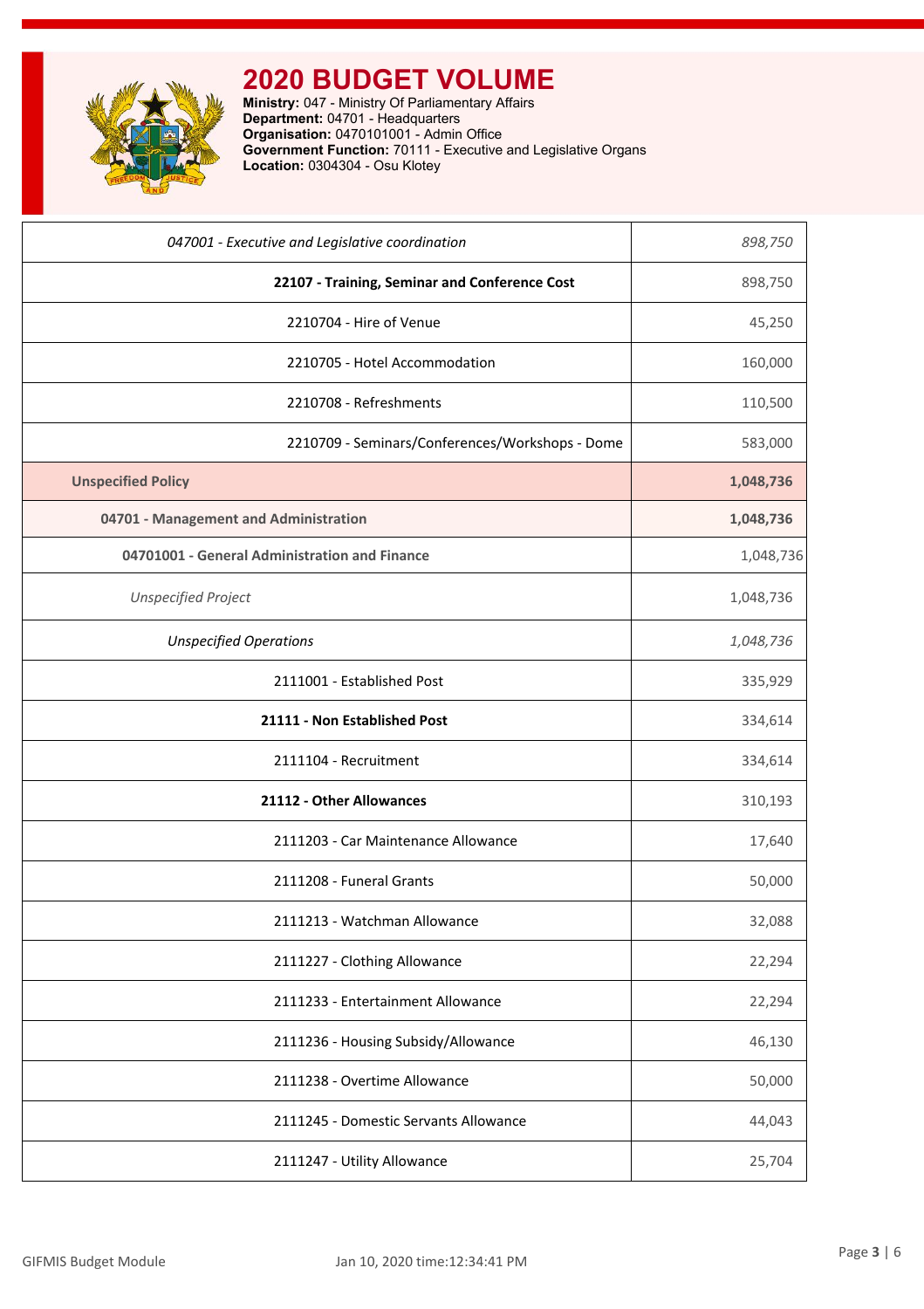

| 21115 - Compensation Arrears       | 68,000 |
|------------------------------------|--------|
| 2111501 - Established Post Arrears | 68,000 |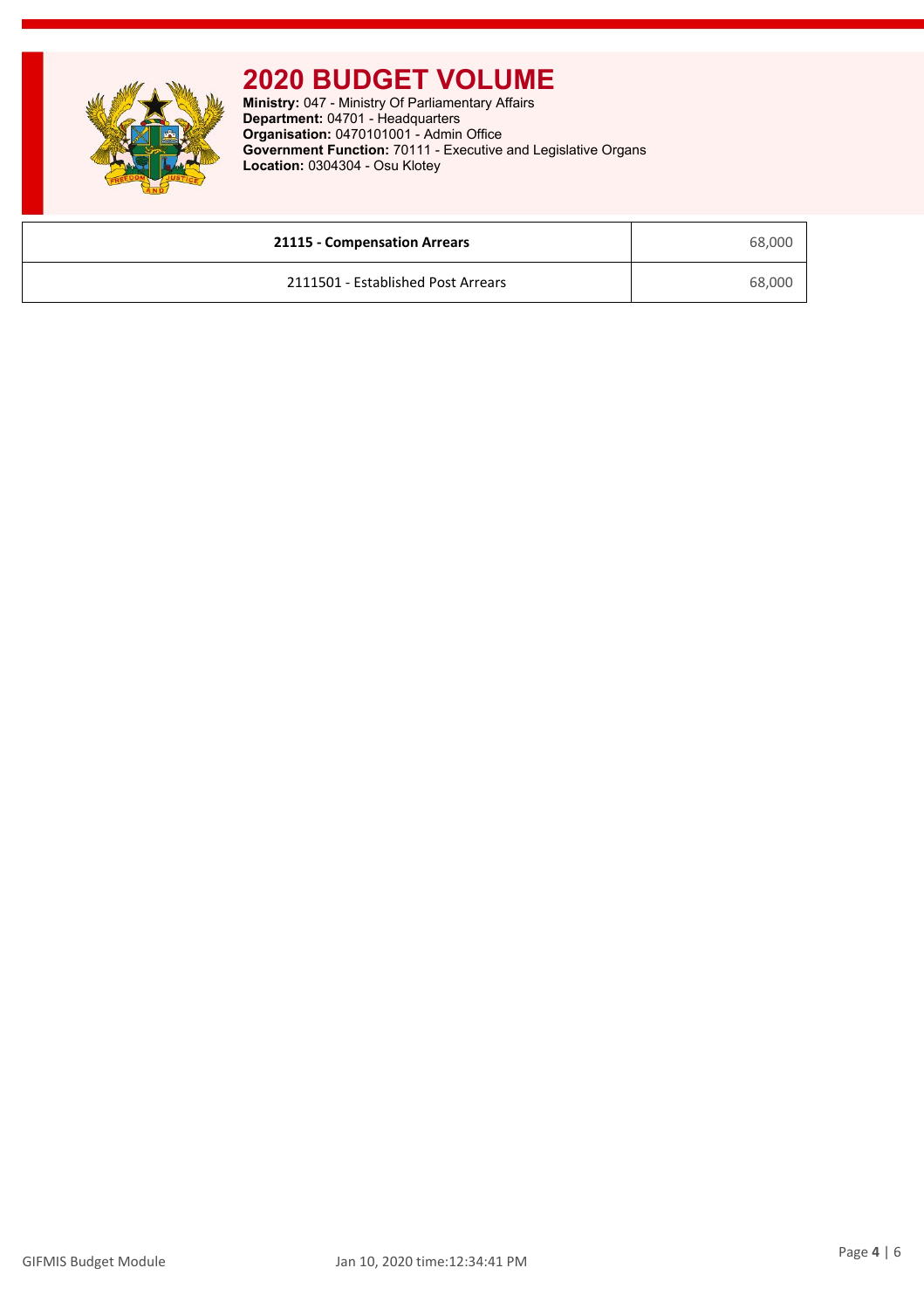<span id="page-5-0"></span>

| 0470102001 - Human Resource office              | 50,000        |
|-------------------------------------------------|---------------|
| 11001 - Central GoG & CF                        | 50,000        |
| 400101 - Deepen democratic governance           | 50,000        |
| 04701 - Management and Administration           | 50,000        |
| 04701002 - Human Resource                       | 50,000        |
| Unspecified Project                             | 50,000        |
| 047001 - Executive and Legislative coordination | <i>50,000</i> |
| 22107 - Training, Seminar and Conference Cost   | 50,000        |
| 2210710 - Staff Development                     | 50,000        |